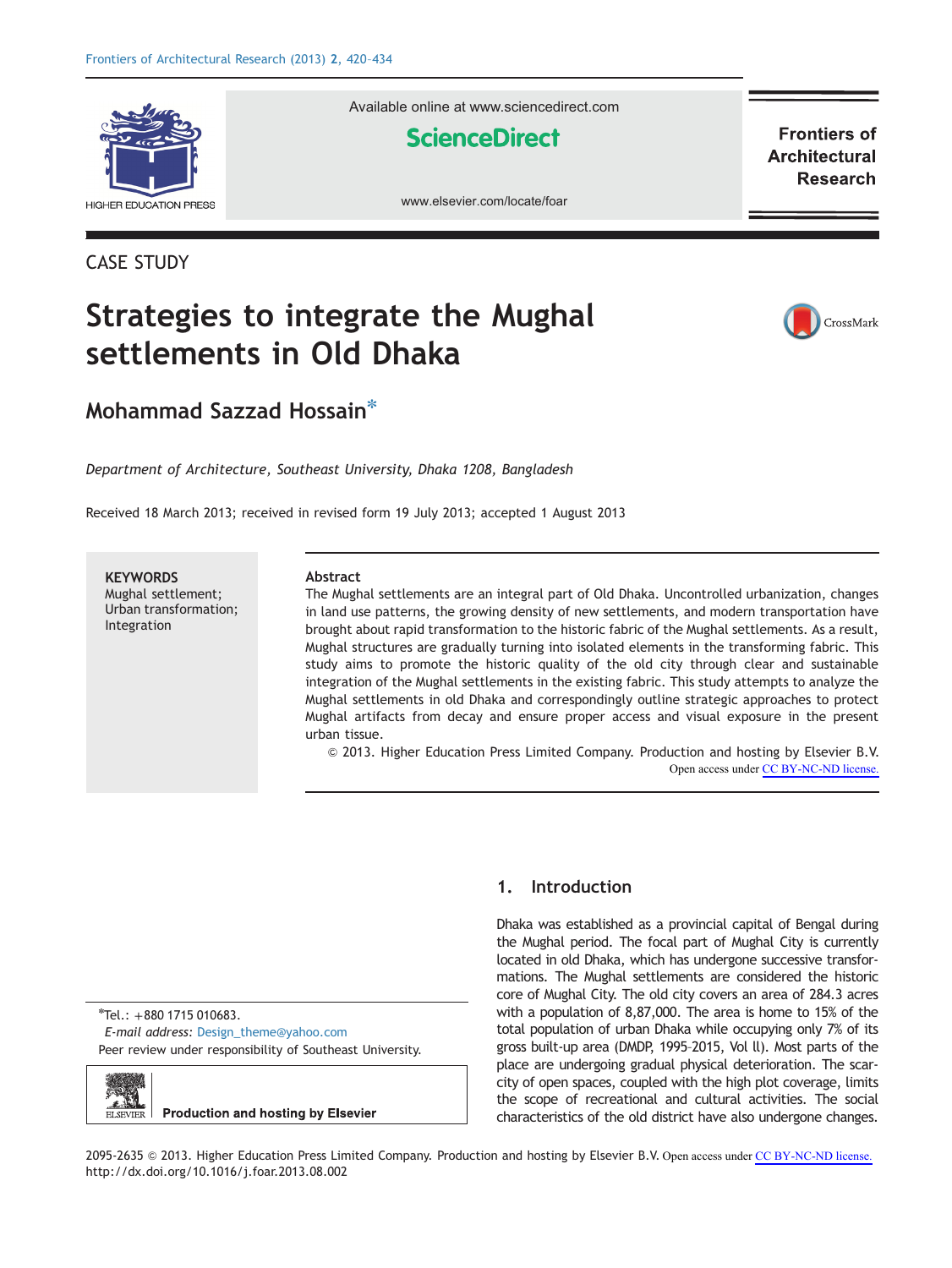

Figure 1 Pre-Mughal Dhaka. Source: Islam, 1996b.



Figure 2 Layout of Shankhari Bazaar in the Late 18th Century (Ahmed, 2012).



Figure 3 Hussaini Dalan in 1982. Source: Aga Khan Visual Archive, MIT.